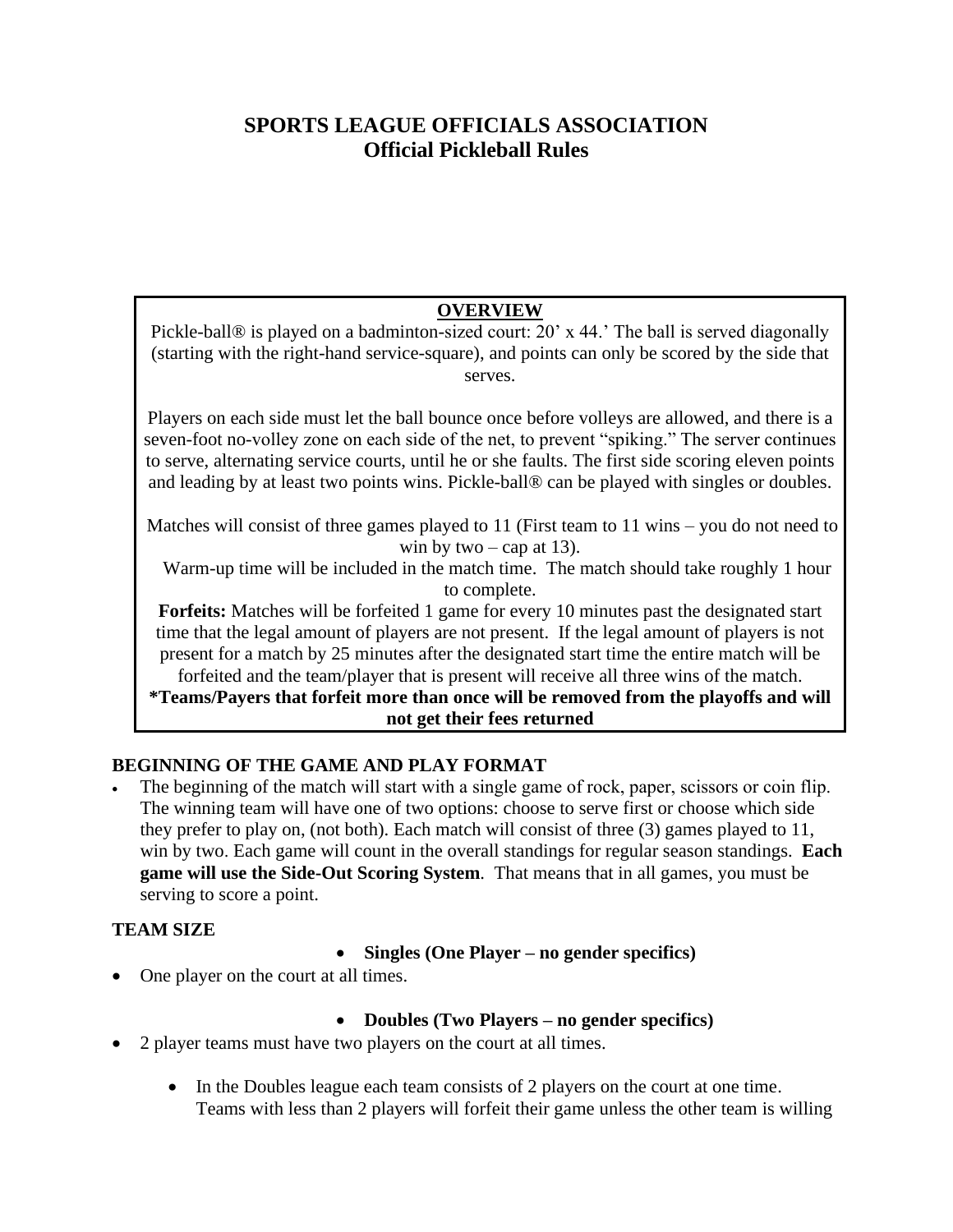to play you with a minimum of one player. Teams may have as many players on their roster as they want. All rosters must be finalized by the second week of the regular season. Players added after the second week not on the team roster or waiver will not be eligible for playoffs.

## **REFEREES**

• All games will be self-reffed. Teams will call all scores before each serve, and be responsible for calling the ball "in" or "out". All players are expected to be honest throughout the league. If there is a situation where teams are having trouble with this, the CSL staff member on site will help out if he/she can, or will call the game if needed.

## **FORFEITS**

• Teams/Players will forfeit if no players are present from a match by 15 minutes after the designated start time the entire match will be forfeited and the team/player that is present will receive all three wins of the match. *Exception*: *Teams with less than the legal number of players may still play a "legal" game but only with the opposing team's consent. All teams consenting to play a legal game with less than the allowed minimum waive their right to a forfeit win.*Teams may pick up players during the regular season in order to field a full team. Substitutes will not be allowed during playoffs.

## **GAME TIMES**

• Teams/Players will receive a schedule that will list when their team will play each week. Teams/Players will be given an allotted amount of time to play 1 match (anywhere between and hour and an hour and fifteen minutes depending on the facility). "Warm-up" time is to be included in the allotted amount of time that teams will have for their match. Teams/Players will decide if they wish to "warm-up" or not. The longer teams take/choose to "warm-up" the less time they may have to complete their match.

# **SCORING**

A team shall score a point only when serving. A player who is serving shall continue to do so until a fault is made by his/her team. If playing doubles, each player on a team shall keep serving until their team makes a fault, then the serve moves to the opposing team - this is called a Side Out. The game is played to 11 points, however a team must win by 2 points.

# **THE PICKELBALL SERVE**

Serves are to be made diagonally, starting with the right-hand service-square and alternating each serve. The serve must clear the seven-foot non-volley-zone in front of the net and land in the diagonal service court.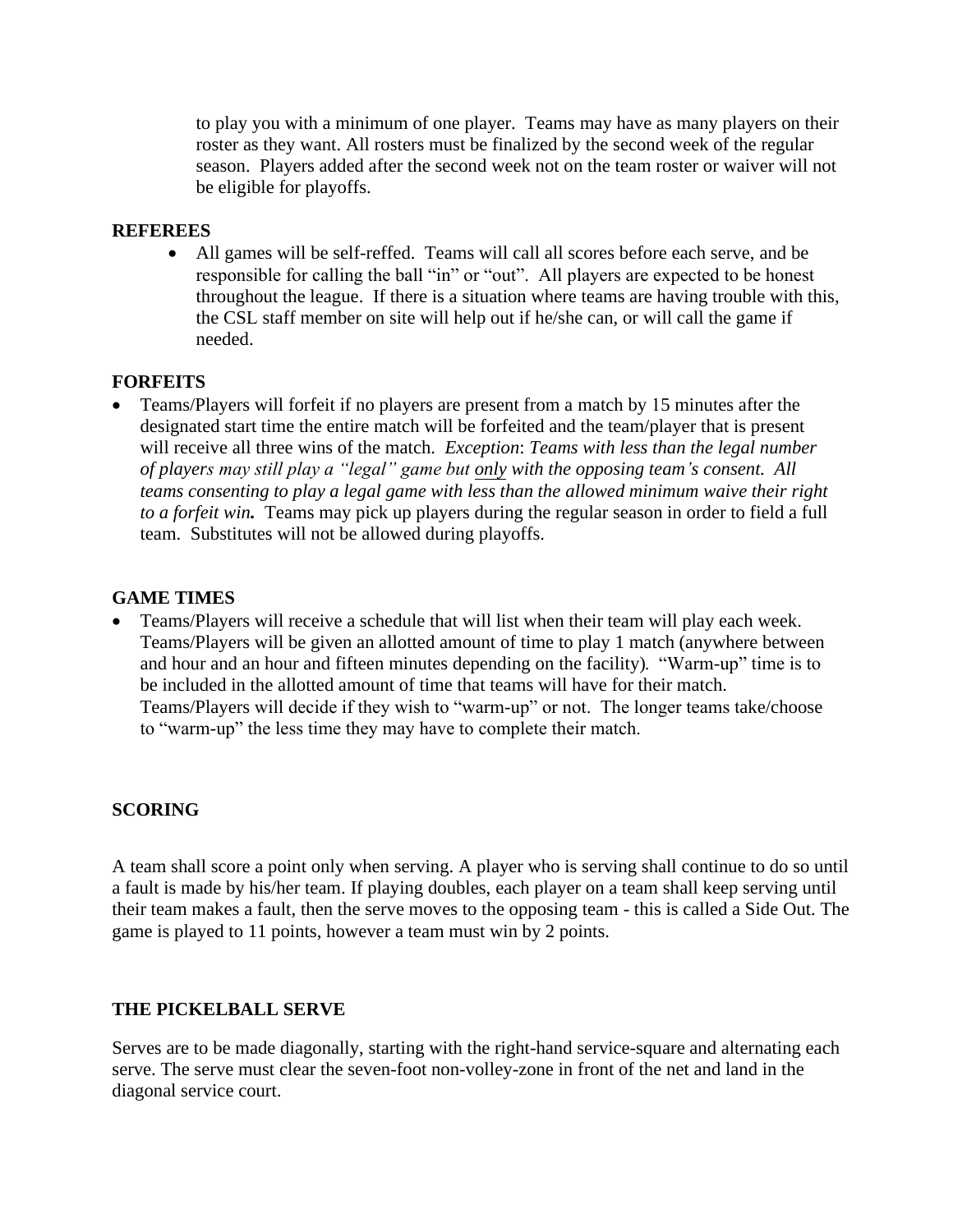Serves should always be done underhand with the paddle below the waist, and the server must keep both feet behind the back line when serving. The ball should be hit into the air without being bounced. The serving side will continue to serve until the there is a fault on the service, at which point the service will be given to the opposing side. Serves that hit the net and land good are played.

The Server must keep both feet behind the back line when serving. The service is made underhand with the paddle contacting the ball below the waist. The Server must hit the ball in the air on the serve. The Server is NOT allowed to bounce the ball and hit it off the bounce. The service is made diagonally cross court and must clear the non-volley zone, including the line (A serve that hits the non-volley zone line is out) Only one serve attempt is allowed, except if the ball touches the net on the serve and lands in the proper service court,in this case the serve may be taken over. At the start of each new game, the 1st serving team is allowed only one fault before giving up the ball to the opponents. Thereafter both members of each team will serve and fault before the ball is turned over to the opposing team. When the receiving team wins the serve, the player in the right hand court will always start play.

# **VOLLEYS**

To volley means to hit a ball in the air without first letting it bounce. In Pickle-ball®, this can only be done when the player's feet are behind the non-volley zone line (seven feet behind the net). Note: Is is a fault if the player steps over the line on his volley follow-through



# **DOUBLE-BOUNCE RULE**

Also called the Two Bounce Rule, each team must play their first shot off of the bounce. That is, the receiving team must let the serve bounce and the serving team must let the return of the serve bounce before playing it. Once these two bounces have occurred, the ball can either be volleyed or played off the bounce.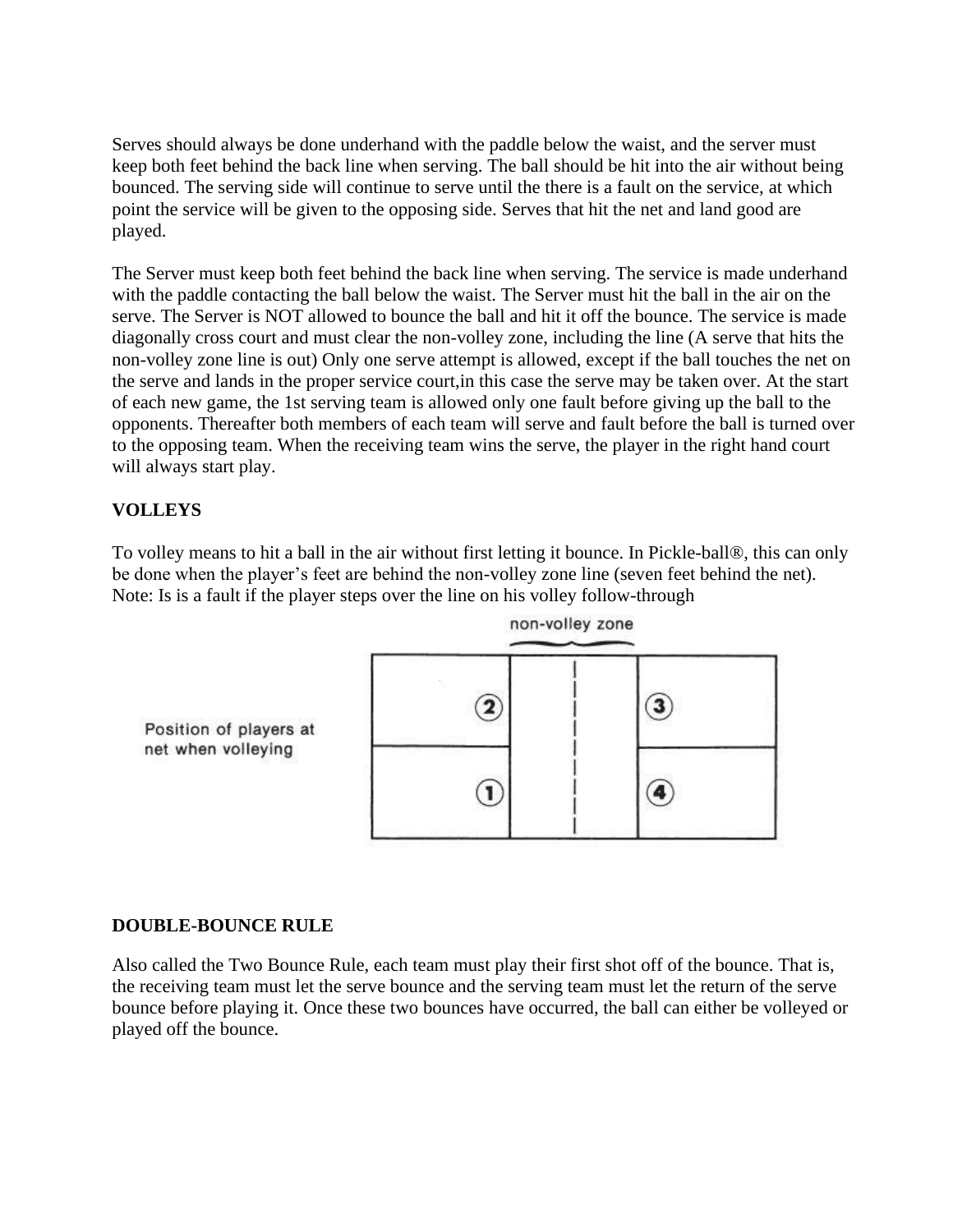

# **FAULT**

A fault is committed when the ball:

- Touches any part of the non-volley zone on the serve (including the line).
- Is hit out of bounds
- Does make it to make it to other side of the net
- Is volleyed from the non-volley zone
- Is volleyed before a bounce has occurred on each side

# **Player Position for Doubles At Start Of Game**

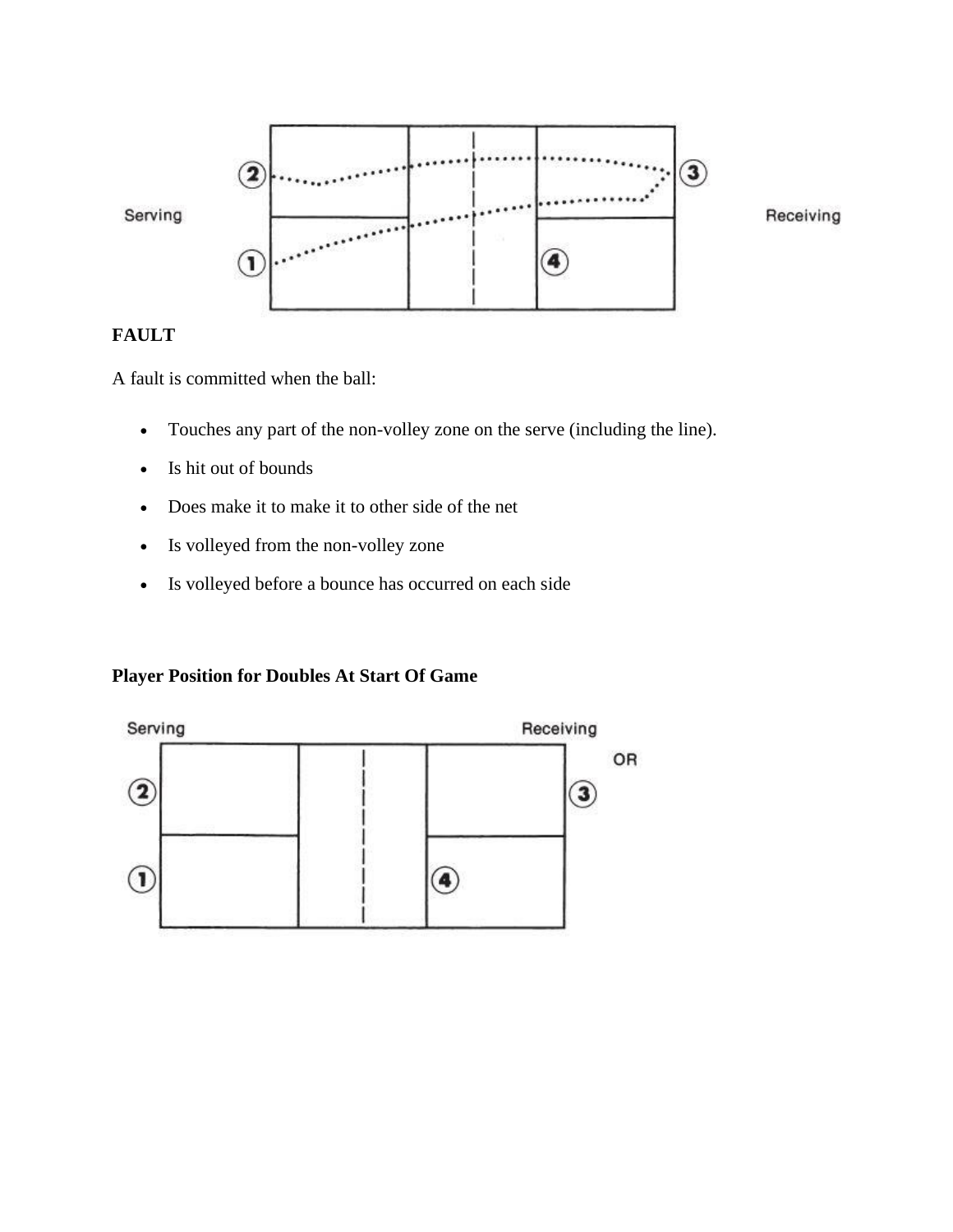

#### **Double Play Positioning Movements**

In Image A below, you can see that Server (player 1) serves from the right hand side of the serving team's court diagonally across court to the Receiver (player 3) in the opposite right hand side of the court. The receiver (player 3) must let the ball bounce before returning the serve. The serving team must also let the return bounce before playing it (the Double Bounce Rule). After two bounces have occurred, the ball may then be either volleyed or played off the bounce until a fault is made.



In Image B below, you can see that after a fault is made by the receiving team, and a point is scored by the serving team, the serving team's players switch sides of court and the same player will continue to serve. When the serving team makes its first fault, the serving team's players will stay in the same side of the court, and the second partner will then serve. When they make their second fault, they will stay in their same court positions, and turn the ball over to the other team. Players switch sides of the court only after scoring.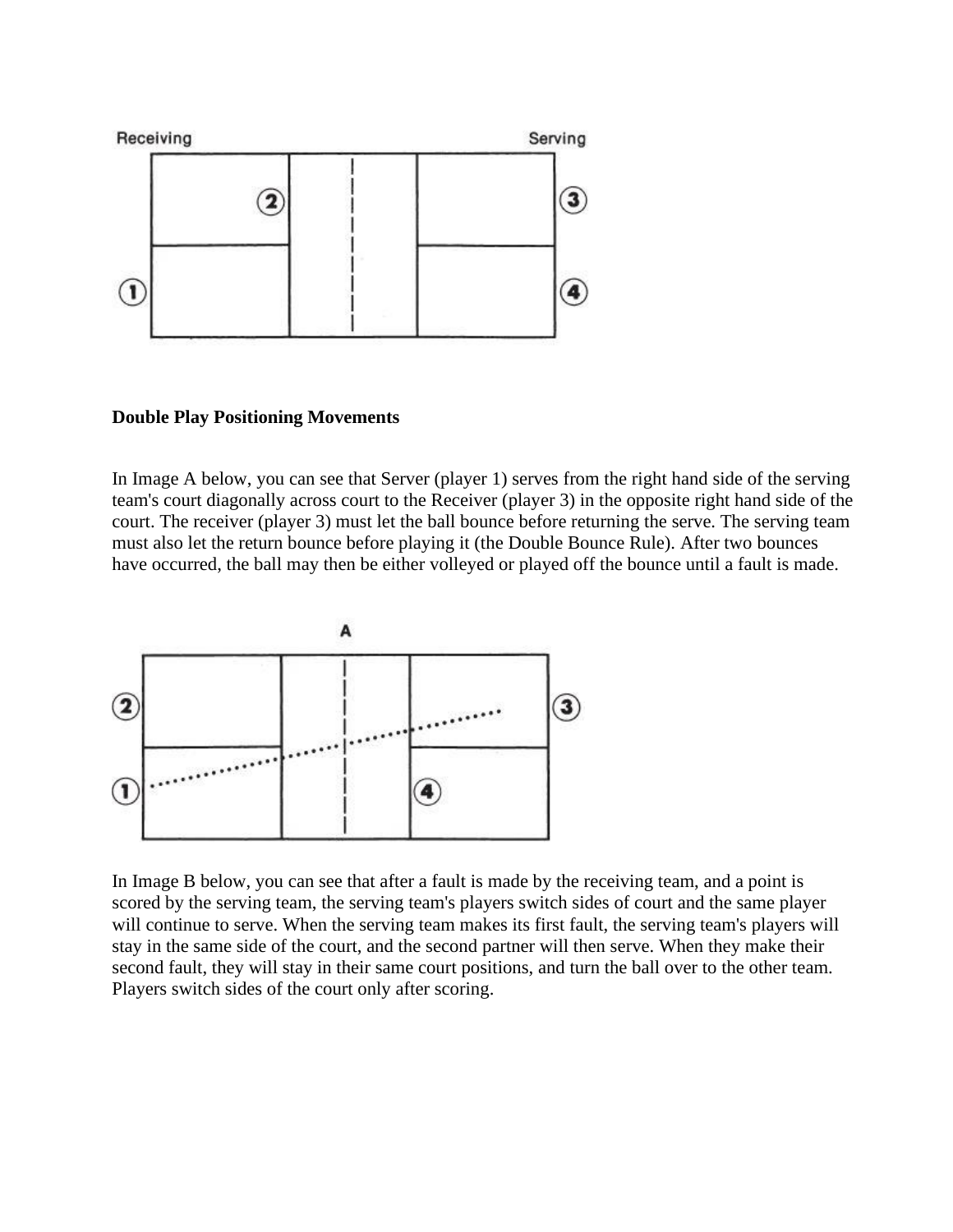

# **COURT DIMENSIONS**

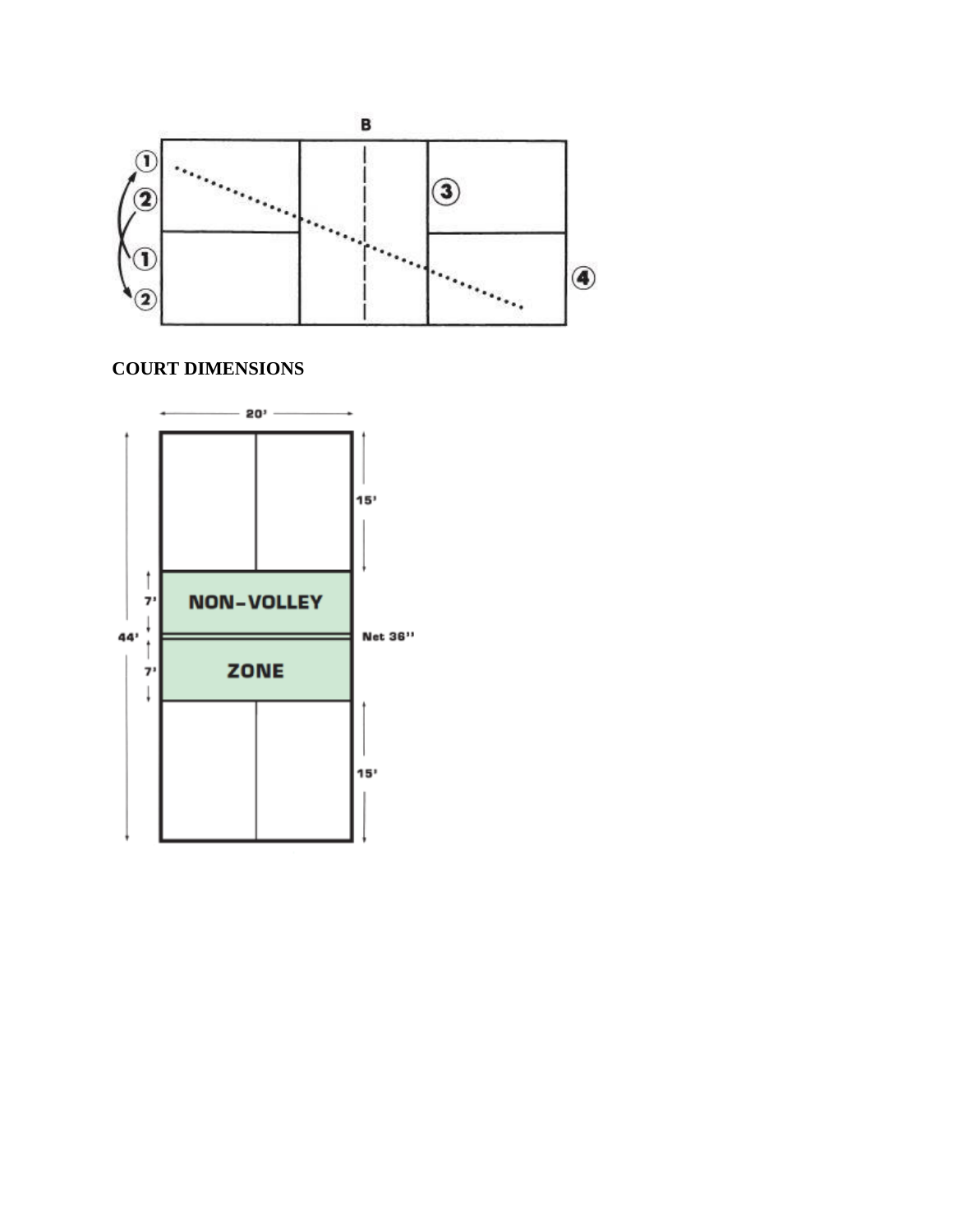# **LEAGUE POLICIES**

## **GAMES:**

Matches will be played within the allotted time, (warm up time included)

**REFS: ALL GAMES WILL BE SELF-REFFED.** There will be a CSL staff member on-site to help interpret rules or if there are any discrepancies between the two teams that need to be addressed. Captains are responsible for recording the results of their game. Clipboards will be provided on each court to record the scores. Our staff will provide constant reminders with regards to this process.

**FORFEITS:** If your team forfeits a match during the season, the following rules apply: **First Offense:** Loss of match. Loss of forfeit fee. **Second Offense:** Loss of match and staff reserves the right to remove the team from playoffs.

**Third Offense:** Removal from the league.

Any team that forfeits more than once also forfeits any guarantee or right to a certain number of guaranteed games.

If you know in advance that your team is going to forfeit a game, we encourage you to call our office, at 513-533.9386., so as to help us schedule your opponent a game however this does not mean that your team will not receive the loss as a forfeit.

If no one is present from a team by 15 minutes after the designated start time the entire match will be forfeited and the team that is present will receive all three wins of the match. *Teams without enough players may still play a "legal" game but only with the opposing teams' consent. All teams consenting to play a*  legal game with less than the allowed minimum waive their right to a forfeit *win.* Teams may pick up players during the regular season in order to field a full team. During playoffs teams will receive one forfeit every 10 minutes that they are unable to field a "legal" team. After they forfeit their second game the winning team will advance to the next round of playoffs. Substitutes will not be allowed during playoffs.

**MAKE UPS:**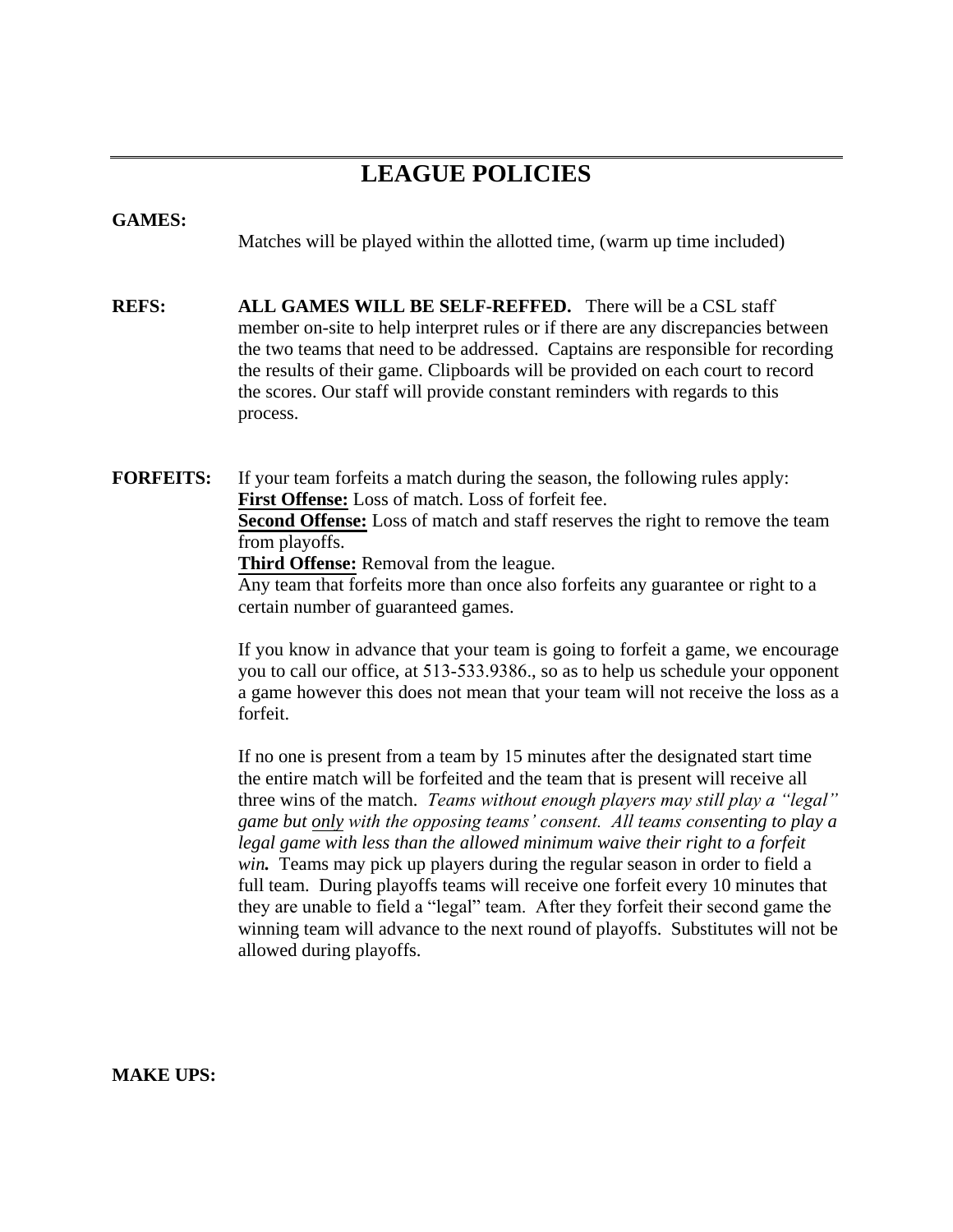Everyone is expected to show up and play at their scheduled game time every week. If you cannot make it you will either receive a forfeit or need to make arrangements with your opponent to make up the match on your own time. This is not encouraged, but will help assure that people are getting the matches they paid to play. At the beginning of the season we will supply all teams and players with the contact information of the other players in the league (If you have a problem with this let us know ahead of time and all correspondence will be channeled through our office). Here are the policies that must be followed for all make ups:

- 1. It is up to you and your opponent to coordinate a make-up. If the team/person that cannot make the match and the other party involved cannot or do not want to try and make up the match, then it will be ruled a forfeit.
- 2. If you are going to or need to miss your scheduled game time, you need to contact your opponent and also notify our office at least 24 hours before the scheduled match so that we do not charge you with a forfeit.
- 3. It is up to you to find a date, court, and time that will work for you and your opponent.
- 4. You need to call/email in the result of any made up matches prior to the last week of the season.
- 5. You can pick up a set of balls from our office or at your next match.

#### **STANDINGS:**

The updated standings will be posted weekly. The standings will display each teams rank within its skill level. Rank is based on points/winning percentage.

#### **PLAYOFFS:**

Playoffs will begin immediately following the end of the regular season and will typically last between 1 and 2 weeks. After teams have been seeded according to their records all captains will receive an email with the 1<sup>st</sup> week of playoff game times roughly 3 days before their league. **Teams will not receive an email/call for any other weeks of playoffs!** It is **ALL TEAMS'**  responsibility to check the playoff brackets at the league or online to find out what time they will be playing the following week if they win. In playoffs it is not uncommon, (and in some cases will be necessary), for teams to have more than one match in a given night. No substitutes will be allowed during playoffs. All players must have signed the waiver by the second week of the season in order to be eligible for playoffs. All eligible teams will make the playoffs. Playoff eligible teams will be determined on a league by league basis. Teams that have violated the forfeit policy during the course of regular season will not be eligible for playoffs. In certain situations teams at or near the bottom of the standings may not advance to the playoffs. Check with CSSC league coordinator to see if this applies to your league. Playoffs are single elimination. During playoffs teams will receive one forfeit every 10 minutes that they are unable to field a "legal" team. After they forfeit their second game the winning team will advance to the next round of playoffs. Substitutes will not be allowed during playoffs.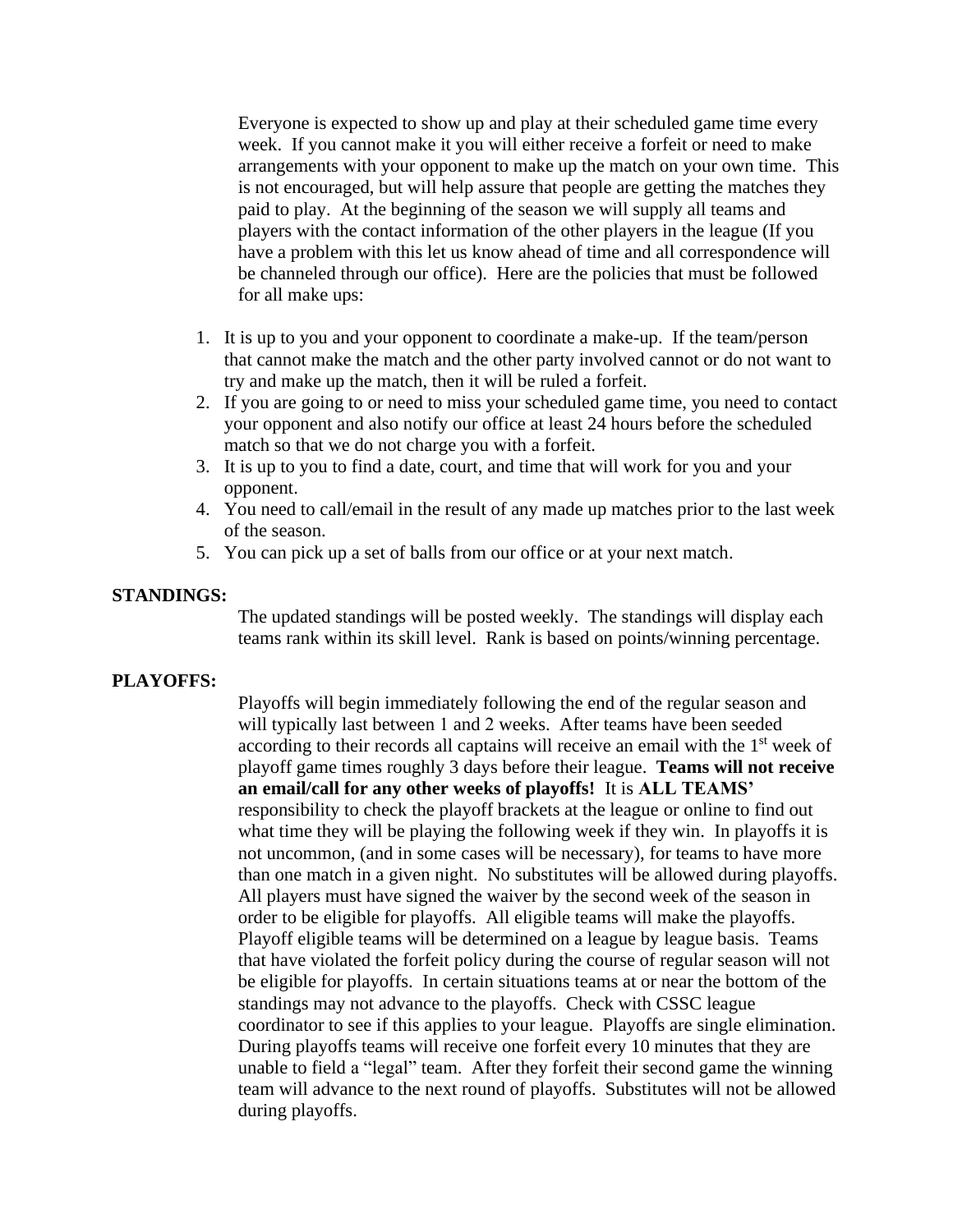**Seeding:** Teams are seeded according to points/winning percentage and strength of schedule**.** 

Teams may be dropped from their regular season level based on the above criteria. Teams may be moved to a higher division during the playoffs only if permission is granted by the CSL full time staff. Skill levels may be divided into separate divisions based upon size of level. Teams may play more than one game per day, and/or play games on days/nights other than your regularly scheduled league day/night if necessary.

CSL reserves the right to schedule playoff games on days other than teams regularly scheduled league night. Any questions regarding rules, policies, or eligibility of players must be addressed before the start of the playoff game. Any team that would like to challenge the eligibility of an opposing player must do so before the start of the playoff game. No protests will be considered valid after a game has started.

#### **WAIVERS:**

In order to participate in the league, each participant must sign the team waiver. Waivers are provided and must be completed and handed in no later than the first night of play. Players not present the first week of play will still be required to sign a waiver with our staff before participating. Players must sign the waiver in order to be eligible for playoffs.

### **PLAYER ELIGIBILITY:**

Players who have been placed on the roster and signed the waiver are eligible for playoffs. A formal protest may be filed before a game if an opposing player's eligibility is in question for the playoffs. The player in question will be required to provide his/her player information (name, address, phone #, signature) in writing to a CSL staff member prior to the start of the game. This qualifies as an official protest. Any protest made during or after a playoff game will NOT be considered a formal protest. The game will then be played in its entirety as scheduled. Teams will be notified of all rulings on the identified eligibility discrepancy by the following business day – decisions will not be made on site. If the protest is proven to be legitimate, it will result in the forfeiture of the game in question. Games subsequent to the protested game may be rescheduled. The above procedure will also apply for any other "logged" protests. All rulings by CSL staff are considered final.

#### **SPORTSMANSHIP:**

The idea of CSL is to have fun. We hope that all participants keep that in mind when becoming involved. Although the games may become intense, you still can be competitive while maintaining good sportsmanship. With this said, any behavior deemed unacceptable by staff may result in suspension and/or ejection from a game or the league. Abuse of staff will not be tolerated. CSL reserves the right to remove a player from a game or a league if they are considered to be bringing down the quality of the league. CSL will not